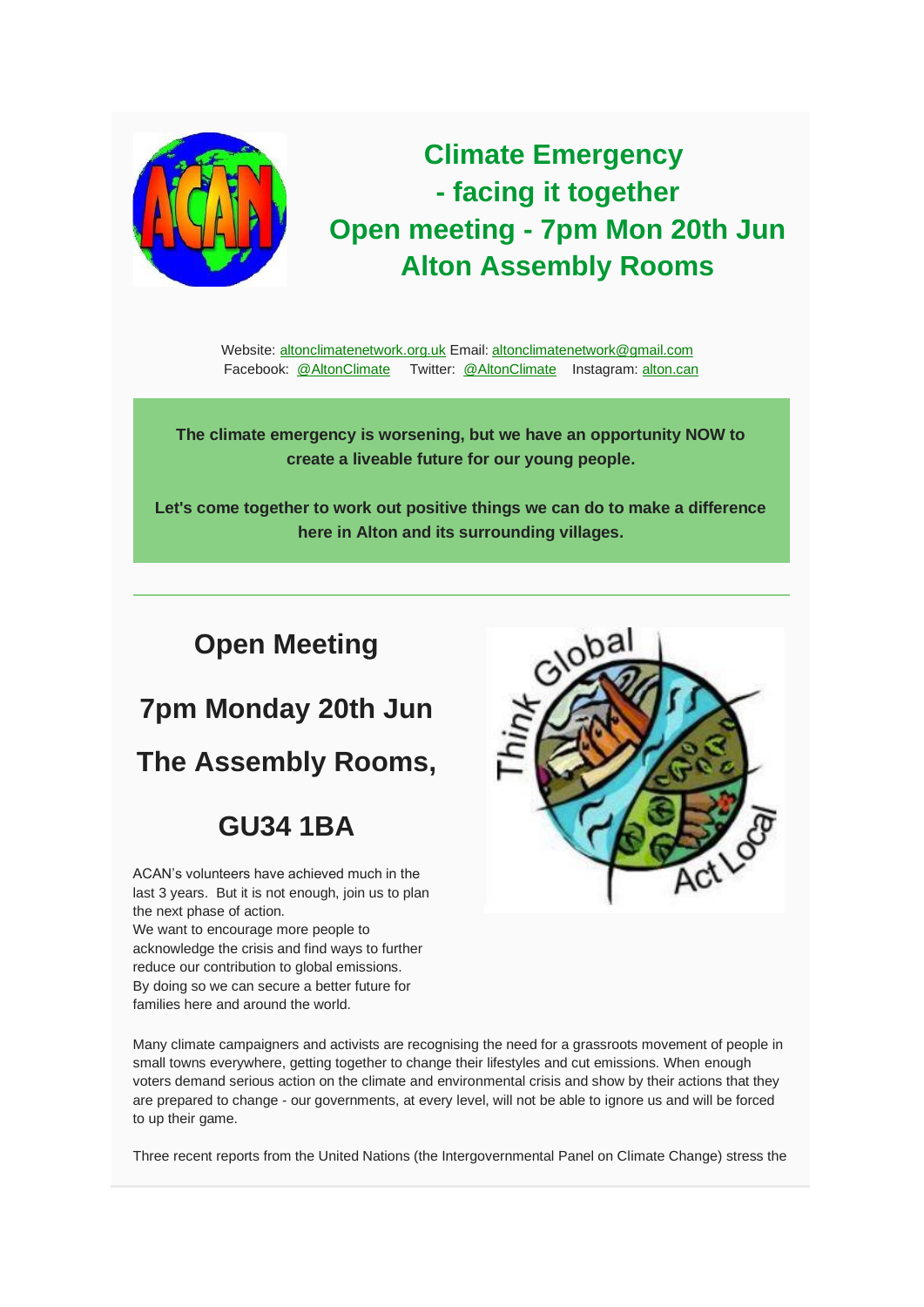desperate need for urgent action. The UN Secretary-General describes the situation as "Code red for humanity" and tells us it is "Now or never" if we are going to save lives and livelihoods from the ravages of climate change.

So please come along to an open meeting on Monday 20 June at 7 pm in the Lower Room at Alton Assembly Rooms, GU34 1BA to discuss how, together, we can fight climate change, create a liveable future and persuade our government to get on with the job.

#### **No need to book - just turn up**

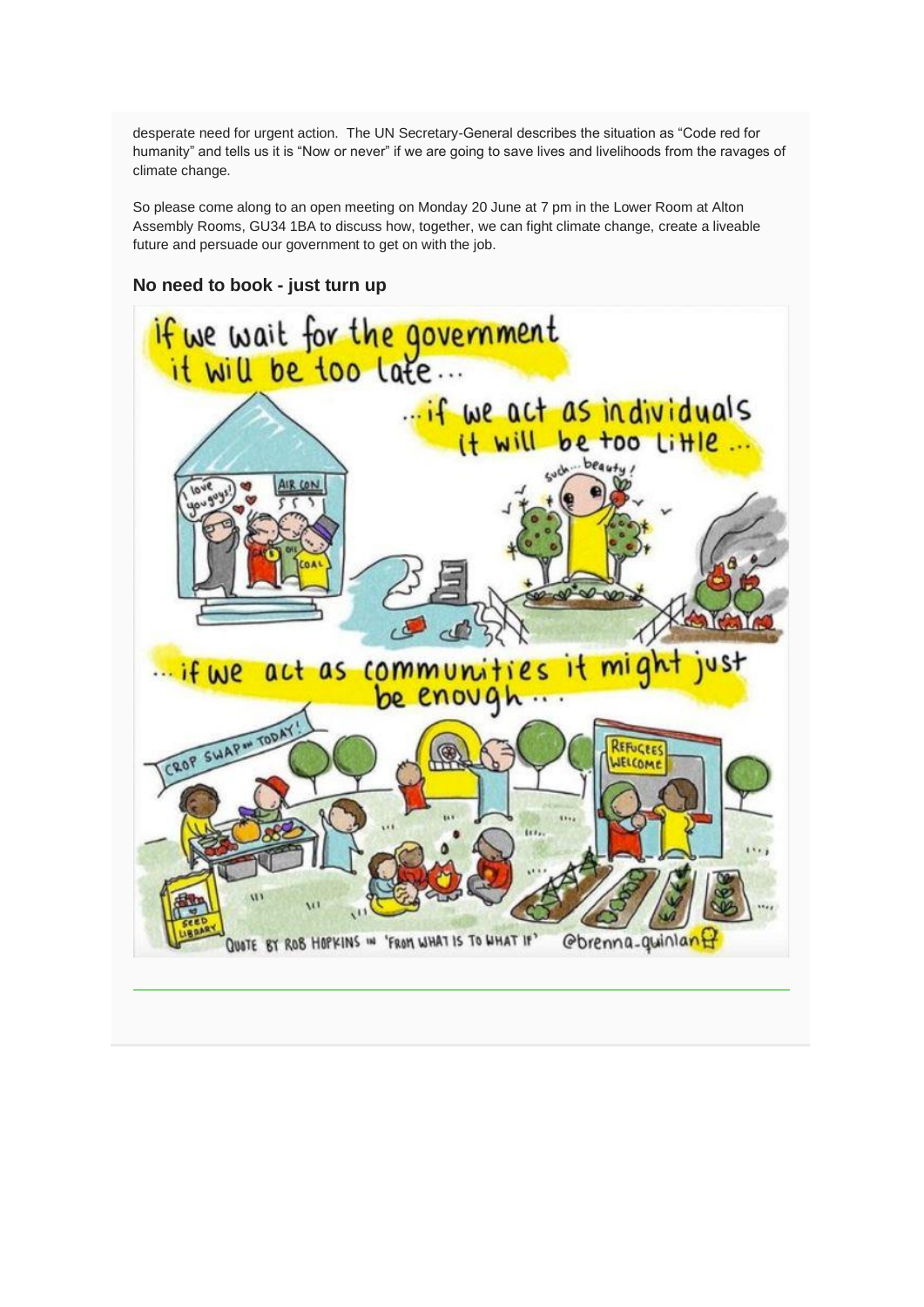

#### **Alton Community Share**

#### **Sat 11th June (closing early at 11:30)**

#### **Guest appearance by Young ACAN**

Representatives of Young ACAN will be attending this session of the Share so if you want to know more about what they are doing or want to see some climate games and activities please come along

Reduce waste & save money at this free library of jigsaws, games, toys and activities 10am to 12 noon on the 2nd & 4th Saturday of the month at St Lawrence's Parish Centre



#### **Next session Sat 11th June**

Bring your items for repair along to Alton Community Centre from 10:30am to 12:30pm on:

30<sup>th</sup> Jul, 10<sup>th</sup> Sep, 22<sup>nd</sup> Oct, 10<sup>th</sup> Dec

The repair team will be at your service to assist and advise you on repairs to small household items.

### **Volunteer with ACAN**

*We all know we need to act now to protect our environment and community.* Here in ACAN we have a [range of groups](https://altonclimatenetwork.org.uk/the-acan-network/) already set up and many more ideas of things we would like to do if we had more volunteers, and you may have ideas of your own you would like to pursue.

It doesn't matter how much or how little time you can spare we have volunteering opportunities to suit.

To get involved do fill in our [volunteers form](https://docs.google.com/forms/d/e/1FAIpQLSfAMZxaeRVdRiiDJk2XoEt7mYYlLyht20zEat-AjT90Q_2oLw/viewform) Or email [altonclimatenetwork@gmail.com](mailto:altonclimatenetwork@gmail.com?subject=Volunteering) and let us know what you would like to do.

As ACAN has grown so have our costs.

Most grants do not cover running costs, such as insurance, zoom subscription, examination of accounts. If you can help with one off or regular donations please use the button below. Many thanks.